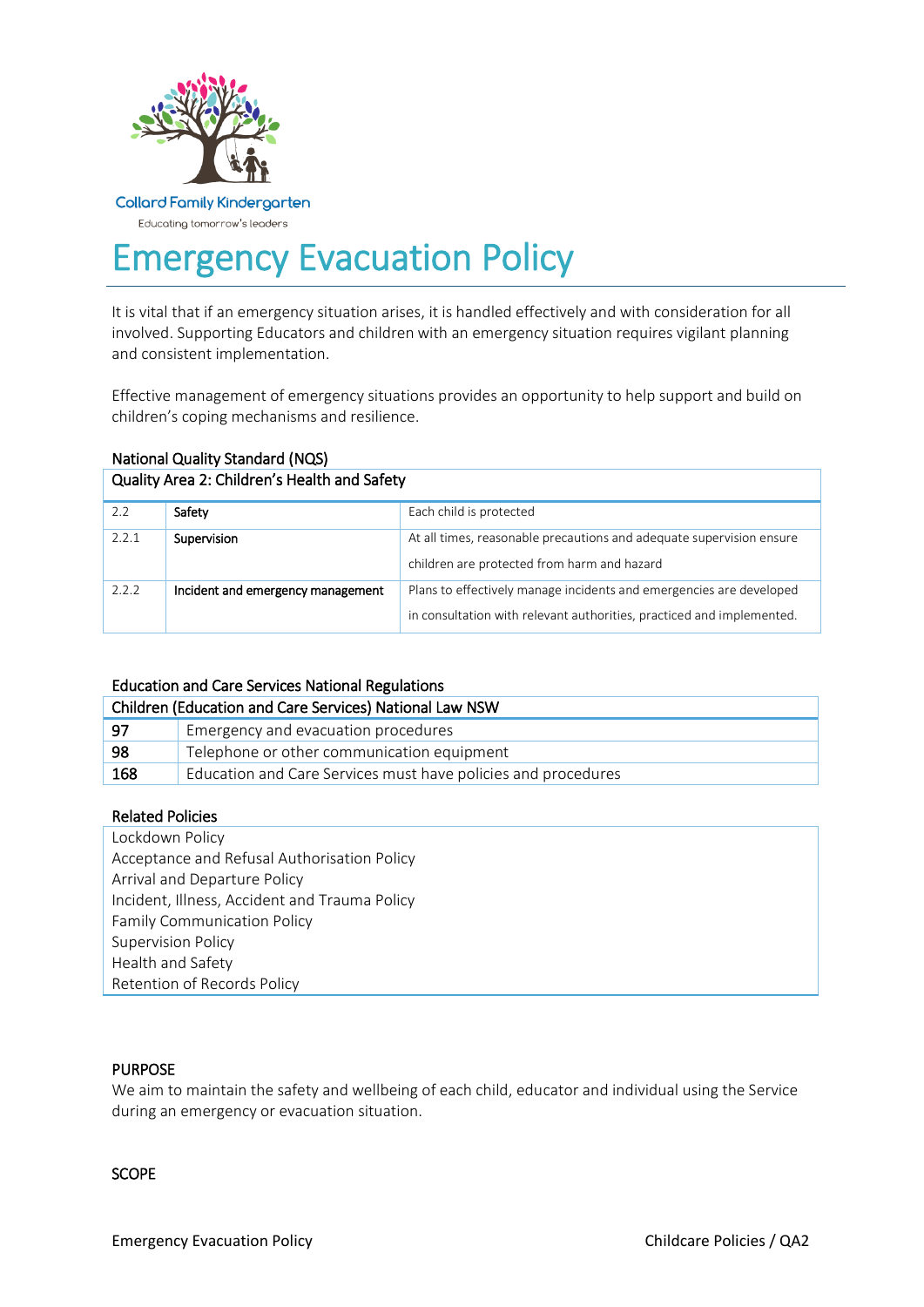

This policy applies to children, families, staff, management and visitors of the Service.

## IMPLEMENTATION

We define an emergency as an unplanned, sudden or unexpected event or situation that requires immediate action to prevent harm, injury or illness to persons or damage to the Service's environment. It is a risk to an individual's health and safety. It is important that Services define emergencies that are specific to their environment.

We have a duty of care to provide all persons'with a safe and healthy environment. The National Quality Standard, Element 2.2.2 encourages Services to effectively manage incidents and emergencies in consultation with relevant authorities, and practiced and implemented to ensure best practice and the safety of children.

To ensure compliance with National Regulations, the emergency and evacuation procedure must set out:

- Instructions for what must be done in the event of an emergency
- An emergency evacuation floor plan

Emergency evacuation plans should be practiced and reviewed frequently. Evacuation plans must be displayed in prominent positions near each exit and in the children's environment with a compliant floor plan for ease of reference. The Approved Provider will ensure a risk assessment is conducted to identify potential emergencies that are relevant to the service when preparing the emergency and evacuation procedure

Circumstances under which evacuation will occur are as follows:

- Fire within the building or playground
- Fire in the surrounding area where the Service is in danger (If you are unsure how close the fire is call; Local Fire Station: 94366429
- Flood (call State Emergency Service 132500
- Terrorist threat 000
- Others may include: gas explosion, traffic accident or event which could render the building unsafe 000

## Emergency and Evacuation Drills

- Maintain an up-to-date register of emergency telephone numbers that must be taken in an emergency or evacuation. Place in the emergency evacuation bag.
- Emergency telephone numbers will be displayed prominently throughout the Service in the kitchen, office, staff room and each child care room.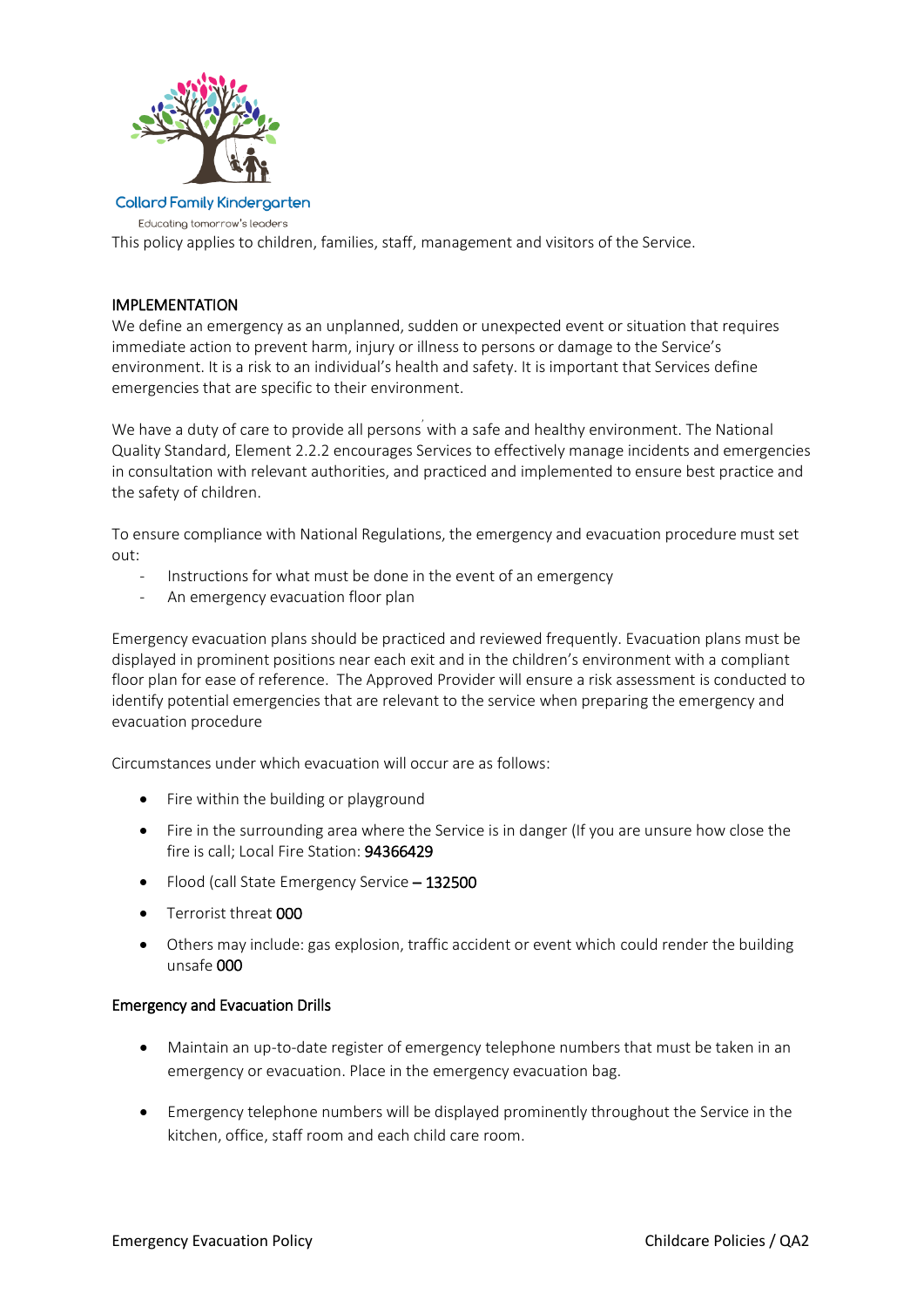

#### **Collard Family Kindergarten**

#### Educating tomorrow's leaders

- National Regulations state that Evacuation rehearsals are to be practiced every 3 months by staff members, volunteers and children present at the service on the day. To ensure best practice our Service will conduct emergency evacuation drills in a weekly block once a term so that all children and staff have experienced an evacuation.
- A record will be kept to ensure that all children participate in the emergency evacuation rehearsal at least 4 times per year.
- Each Educator will have a turn at finding the emergency and initiating the evacuation.
- The evacuation is to be timed during rehearsal
- Notes on any areas that need improving or revising are to be documented in the Emergency Evacuation Rehearsal Record. Educators will discuss and implement strategies to improve these areas, which will be documented in the Service's Staff Meeting minutes and Quality Improvement Plan.
- In the event of limited Educators i.e. early morning or late afternoon, staff members are to work together to perform the duties above (the roster should support one Certified Supervisor being on premises at all times to take responsibility and delegating duties). This scenario will be discussed and documented in the Service's Staff Meeting Minutes (WHS).
- In the event of an evacuation causing an inability to use Service phones, e.g. damaged phone lines, a communication plan will see a staff member seek assistance from neighbouring residents or businesses and / or use the mobile phone taken by a staff member as per our Emergency Evacuation Plan.
- Management will seek training opportunities for staff to participate in emergency evacuations.
- Inspecting, testing, and servicing fire extinguishers, blankets and other emergency equipment thoroughly is imperative to safety, and compliance to Australian regulations. The maintenance regime for the inspection and testing of fire extinguishers & hydrants is specified in the Australia Standard AS 1851 Maintenance of Fire Protection Systems and Equipment.
- All extinguishers have to be inspected at six monthly intervals and if they don't have a pressure gauge, they may need to be weighed to check they are still full. Some extinguisher types may require additional tasks to be carried out annually. Extinguishers need to be emptied, pressure tested and refilled every five years. There may be other servicing requirements at 3, 5 or 6 years
- The tests and intervals are to be recorded on a label or metal tag attached to the unit.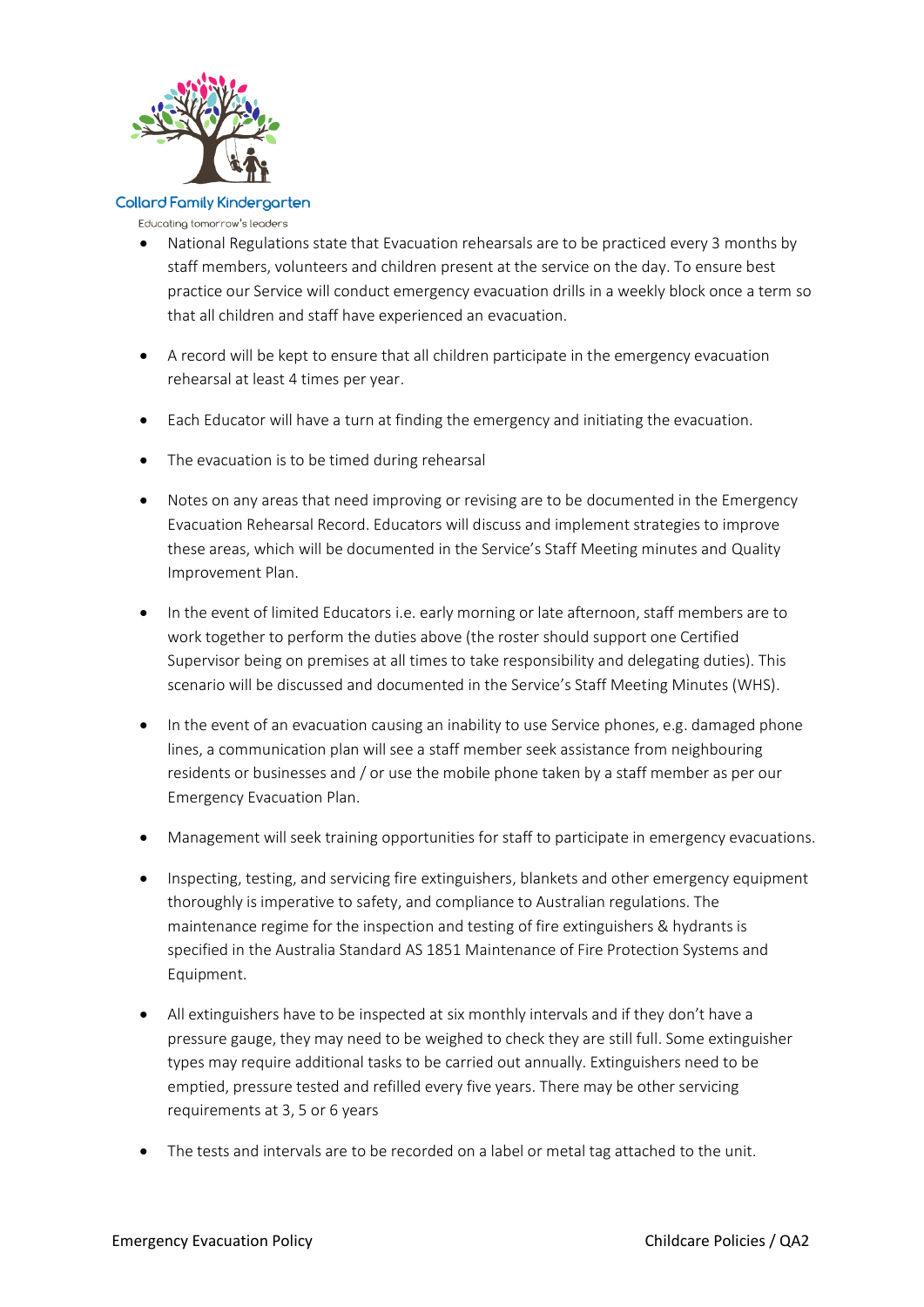

#### **Collard Family Kindergarten**

Educating tomorrow's leaders

 The Nominated Supervisor is responsible for ensuring all educators, including relief educators and staff members, are responsive to our Emergency Evacuation Policy and procedure.

Important: The notification of a serious incident to a regulatory authority (within 24 hours) is needed where emergency services attended an education and care service in response to an emergency, rather than as a precaution or for any other reason.

## Jurisdiction specifications

# Victoria (VIC)

- Community Child Care Association www.pscvic.org.au
- Country Fire Authority Victoria [www.cfa.vic.gov.au](http://www.cfa.vic.gov.au/)
- Department of Education and Early Childhood Development [www.education.vic.gov.au/licensedchildservices](http://www.education.vic.gov.au/licensedchildservices)
- Department of Health [www.health.vic.gov.au](http://www.health.vic.gov.au/)
- Department of Human Services www.dhs.vic.gov.au
- WorkSafe Victoria www.worksafe.vic.gov.au
- Victoria Police [www.police.vic.gov.au](http://www.police.vic.gov.au/)
- Victoria State Emergency Service www.ses.vic.gov.au

## Source

- Australian Children's Education & Care Quality Authority.
- Guide to the Education and Care Services National Law and the Education and Care Services National Regulations
- ECA Code of Ethics.
- Guide to the National Quality Standard.
- Fire Protection Association Australia http://www.fpaa.com.au/
- Australian Government Emergency Services [http://www.australia.gov.au/information-and-services/public-safety-and-law/emergency](http://www.australia.gov.au/information-and-services/public-safety-and-law/emergency-services)[services](http://www.australia.gov.au/information-and-services/public-safety-and-law/emergency-services)
- Managing Emergency Situations <http://www.cscentral.org.au/Resources/managing-emergency-situations.pdf>
- Work Health and Safety Act 2011
- Work Health and Safety Regulations 2011
- NSW Rural Fire Service [www.bushfire.nsw.gov.au](http://www.bushfire.nsw.gov.au/)
- Department of Education and Early Childhood Development Victoria [http://www.education.vic.gov.au/Documents/childhood/providers/support/SampleCSEMPlan.](http://www.education.vic.gov.au/Documents/childhood/providers/support/SampleCSEMPlan.pdf) [pdf](http://www.education.vic.gov.au/Documents/childhood/providers/support/SampleCSEMPlan.pdf)
- ATTFS <http://www.atts.com.au/Fire-Services>
- Fire System Services